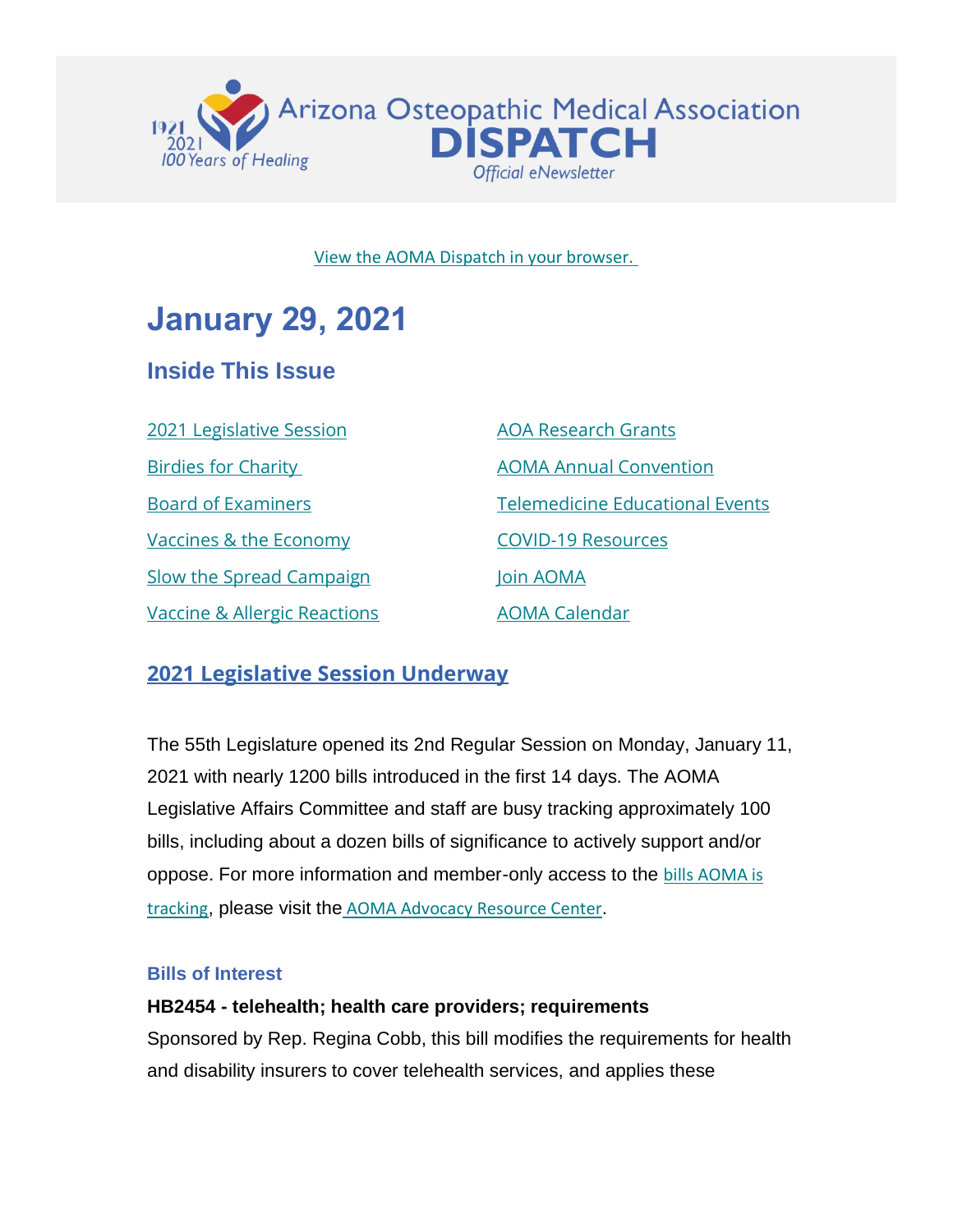requirements to policies issued, delivered, or renewed on or after January 1, 2021.

#### **SB1270 - insurance; prescription drugs; step therapy**

Sen. Nancy Barto's bill on behalf of patient advocacy groups to reform the way in which health insurers handle step therapy on covered drugs.

#### **SB1247 - opioid prescriptions; naloxone requirements; exception**

This bill sponsored by Sen. Sean Bowie removes the requirement to prescribed naloxone or other opioid antagonist when prescribing a more than 90 MME for a patient who is receiving hospice or end-of-life care.

#### **SB1088 - controlled substances; schedule designation**

Sen. Tyler Pace's bill modifies the definition of controlled substances to include those adopted by the State Board of Pharmacy.

#### **HB2392 - ahcccs; graduate medical education; reimbursement**

Rep. Joanne Osborne's bill would require the Arizona Health Care Cost Containment System to establish a separate graduate medical education program to reimburse qualifying community health centers that have an approved primary care GME program.

#### **Bills of Concern**

#### **SB1271 - associate physicians; licensure; collaborative practice**

A bill by Sen. Nancy Barto to create a new licensed health professional, an Associate Physician, which would be open to medical school grads who don't match into residency programs, and would allow them to practice primary care in medical shortage areas (with physician "collaboration").

## **SB1060 - chiropractors; laboratory procedures and HB2311 - laboratory procedures; chiropractors**

Companion bills sponsored by Sen. Nancy Barto and Rep. Jacqueline Parker expanding the scope of practice for a doctor of chiropractic to include clinical diagnostic laboratory procedures that use nasal swabs, oral swabs, and sputum collection to determine the propriety of a regimen of chiropractic care.

#### **HB2065 - medical freedom; parental rights**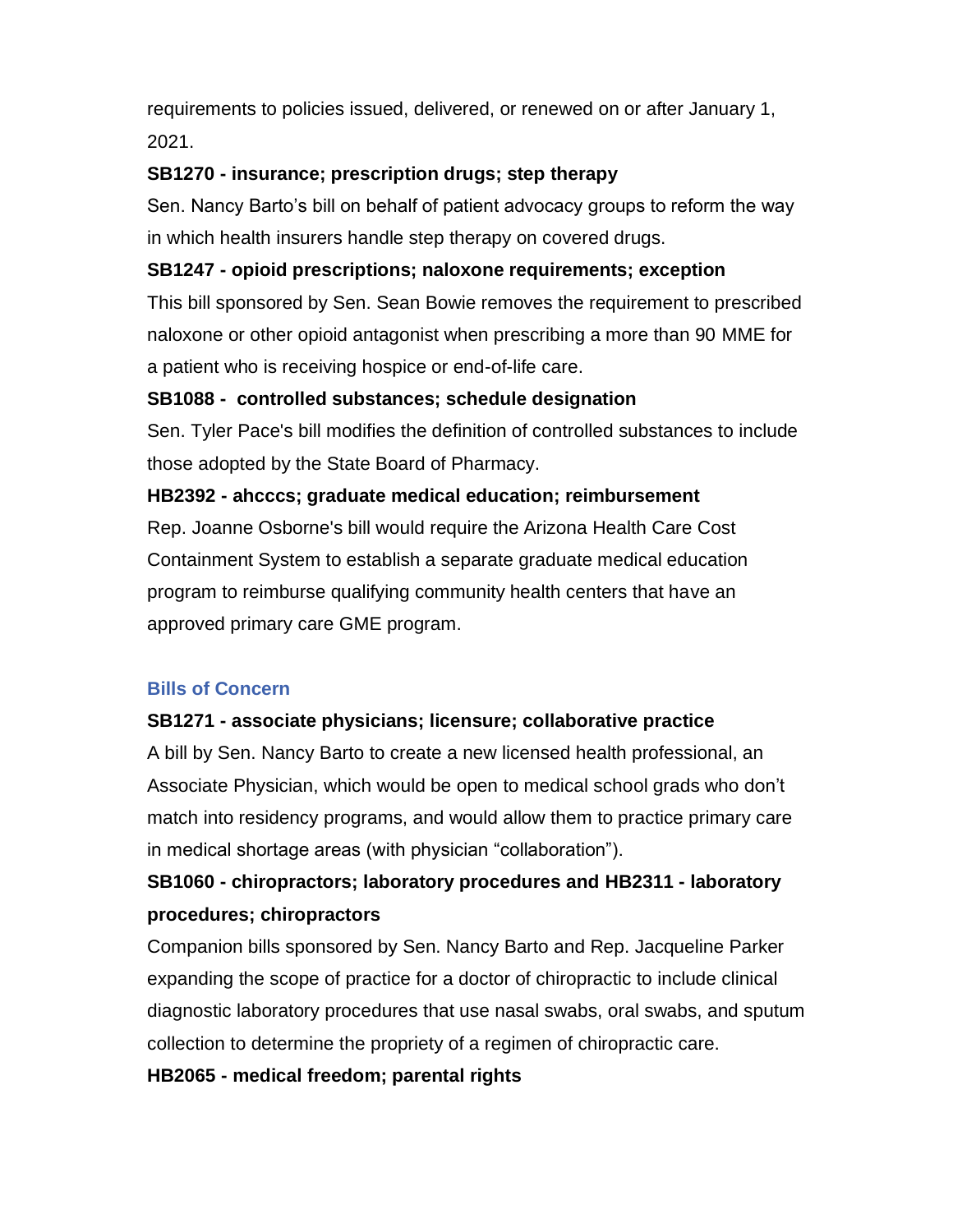Sponsored solely by Rep. John Fillmore, this bill changes the language from parents having the right to "opt out of immunizations pursuant to section 15- 873" to "decide whether to immunize one's child as prescribed in section 15- 872." It eliminates school tracking of immunizations and the need for parents to provide an exemption, medical or personal.

#### **HB2423 - immunizations; exemption; requirements**

This bill is sponsored by Rep. Frank Carroll and a list of others. It addresses all immunizations, not just school immunization requirements and tampers with the FDA vaccine approval process, attempting to replace it with criteria set by the state. It addresses exemptions, clinical trials, placebos, long-term potential to cause cancer and other medical conditions, and other criteria that cannot be met.

#### **The Budget**

Arizona has a budget surplus. State revenue is once again much higher than expected and Gov. Ducey is proposing a tax cut. He doesn't want to sign another "skinny" budget and Republican lawmakers don't want to give up their spending or tax-cutting priorities for a second year in a row. The Governors' \$12.6 billion proposed budget includes COVID-adjacent programs, but Democrats are calling for more COVID-related funding for expanding unemployment insurance, providing more relief to small businesses, and stopping evictions. Senate President Karen Fann reported she's working with her members to have a "backbone" budget ready, in case the Legislature needs to abruptly recess again.

Stay tuned for future AOMA Action Alerts and make sure to help advocate for your patients and profession by responding to them.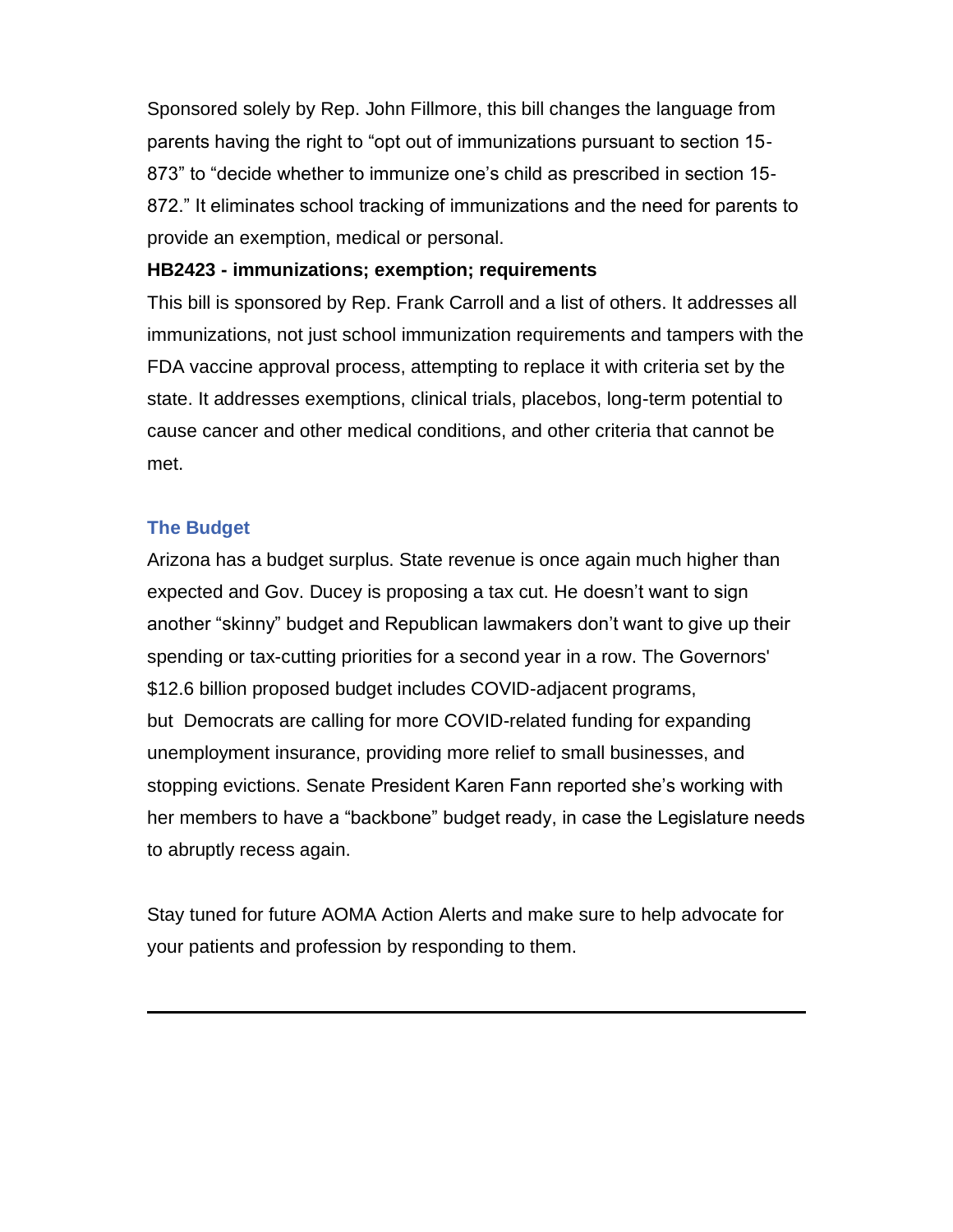# <span id="page-3-0"></span>**Last Chance! Arizona Osteopathic Charities Needs Your Help and Your 2 Cents - Literally!**

The Waste Management Phoenix Open begins next week. Once again, the Phoenix Thunderbirds will donate dollars to Arizona Osteopathic Charities for every birdie made during the tournament.

The Arizona Osteopathic Charities is short of the required \$3,000 that must be raised to qualify for the 10% additional donation from the Phoenix Thunderbirds. Please help and [CLICK HERE](https://az-osteo.us7.list-manage.com/track/click?u=dd1fd75649ac066fbe825be67&id=918a6e0a15&e=3282d5793c) to donate. No need to sign in, just choose **DONATE NOW** to make your donation. Please be sure to list **Arizona Osteopathic Charities** in the Organization/Charity Name field. Share the link with your family and friends, too!

How many birdies will the pros make? 1300? 1400? 1500?

#### *How much will you pledge?*

• **1500 birdies x \$0.02 = \$30.00**



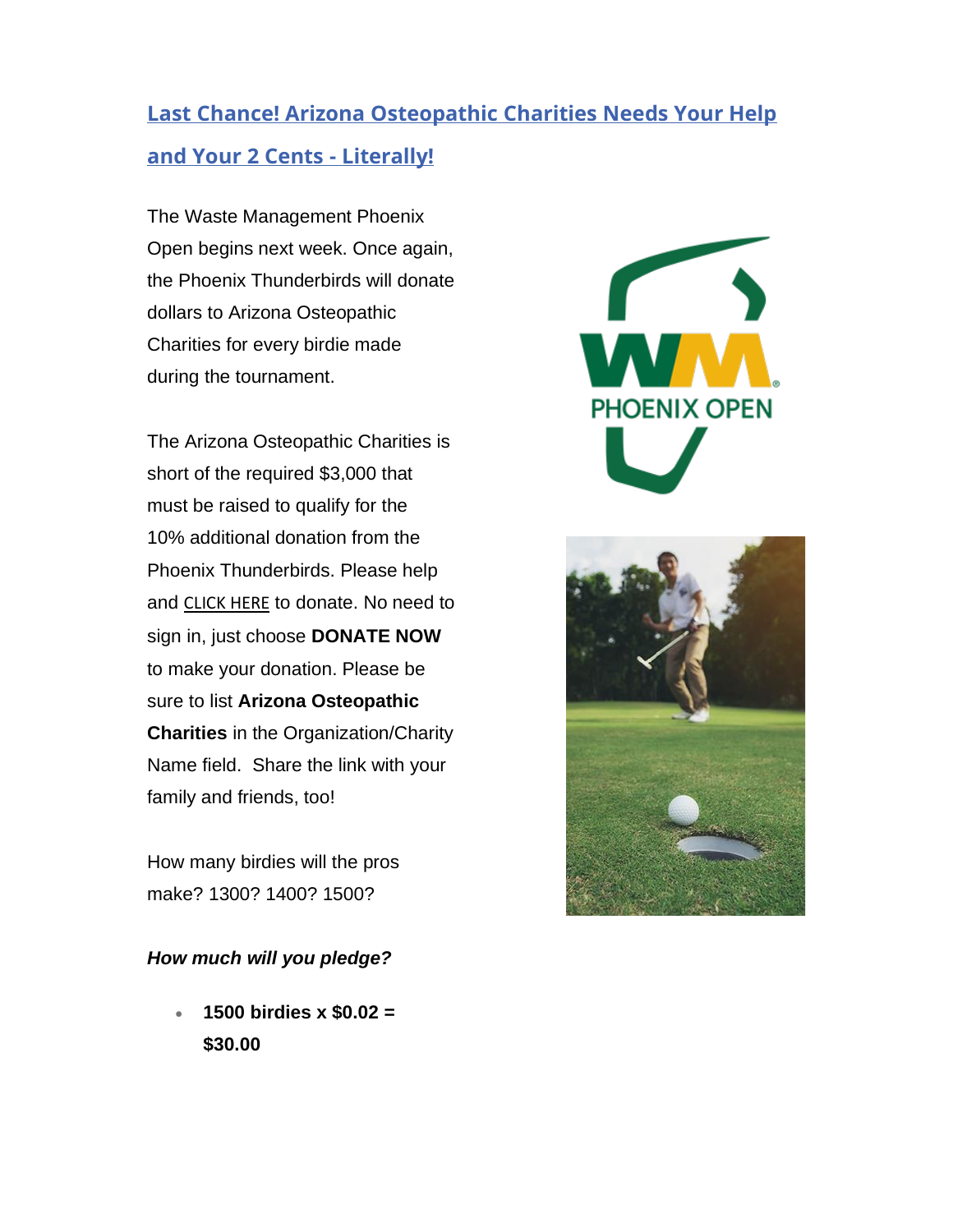- **1500 birdies x \$0.03 = \$45.00**
- **1500 birdies x \$0.05 = \$75.00**



Please help Arizona Osteopathic Charities reach its goal of \$3,000. The deadline to pledge is February 7, 2021. Make your pledge TODAY at [birdiesforcharityaz.com](https://az-osteo.us7.list-manage.com/track/click?u=dd1fd75649ac066fbe825be67&id=009d4b7b0b&e=3282d5793c). Thank you for your support.

# <span id="page-4-0"></span>**A Message from the Arizona Board of Osteopathic Examiners**

January 31, 2021, is the last day to renew your Arizona DO license without paying a late fee. Anyone who renews on or after February 1, 2021 will have to pay a \$175.00 late fee. If you haven't already done so, please act now and renew your Arizona DO license as soon as possible by the January 31 deadline to avoid the late fee.

All unrenewed licenses will expire on April 30, 2021. Individuals with expired licenses will have to apply as a new physician.

Please direct your questions to the Arizona Board of Osteopathic Examiners at 602-771-2524 or [licensing@azdo.gov](mailto: licensing@azdo.gov). Provide your NAME, PHONE NUMBER and EMAIL in your message.

<span id="page-4-1"></span>**Join the Discussion - Vaccines & the Arizona Economy**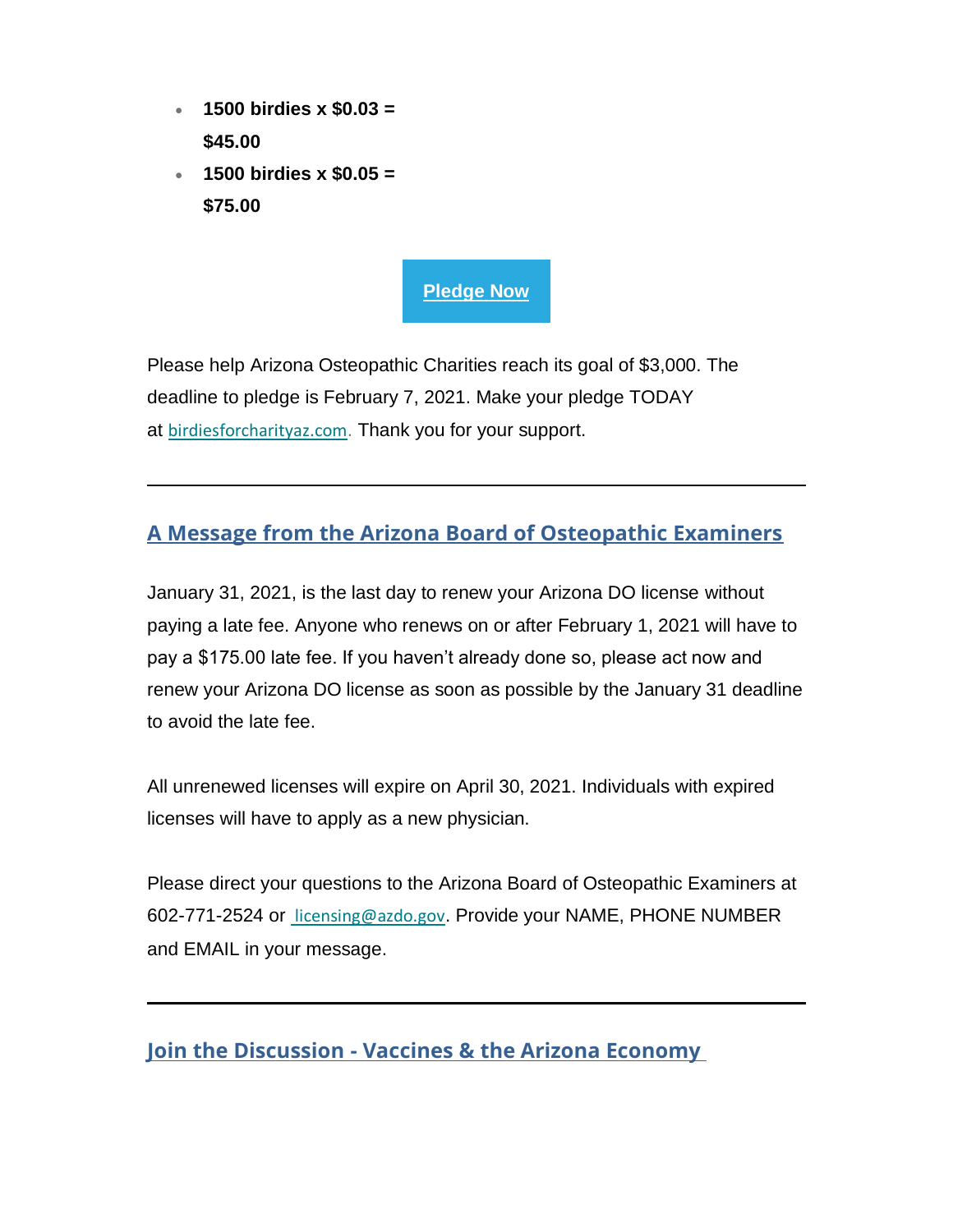You are invited to join Arizona legislators and community leaders for a robust discussion about the impact of vaccines and vaccine development on Arizona's economy.

#### **How Vaccines Impact Arizona's Economy**

Tuesday, February 2, 2011 11:30 am to 12:30 pm

Register at [https://www.azbio.org/events/how-vaccines-impact-arizonas-economy](https://az-osteo.us7.list-manage.com/track/click?u=dd1fd75649ac066fbe825be67&id=ab8d061362&e=3282d5793c)



### Positive Returns On Your Membership Investment





WESTPAC<br>WEALTH PARTNERS

**Financial Services Brvan Martinka** 623-210-2314 bryan.martinka@westpacwealth.com www.westpacwealth.com

пI

Know a trusted business you would recommend as an AOMA Business Partner? Contact us at communications@az-osteo.org or 602-266-6699.

# <span id="page-5-0"></span>**AOMA Members Participate in COVID PSA Campaign**

AOMA was well-represented in the Arizona Hospital and Healthcare Association's *Slow the Spread* public awareness campaign! Thank you to the following AOMA members who participated in the regional videos now appearing on Facebook and Twitter: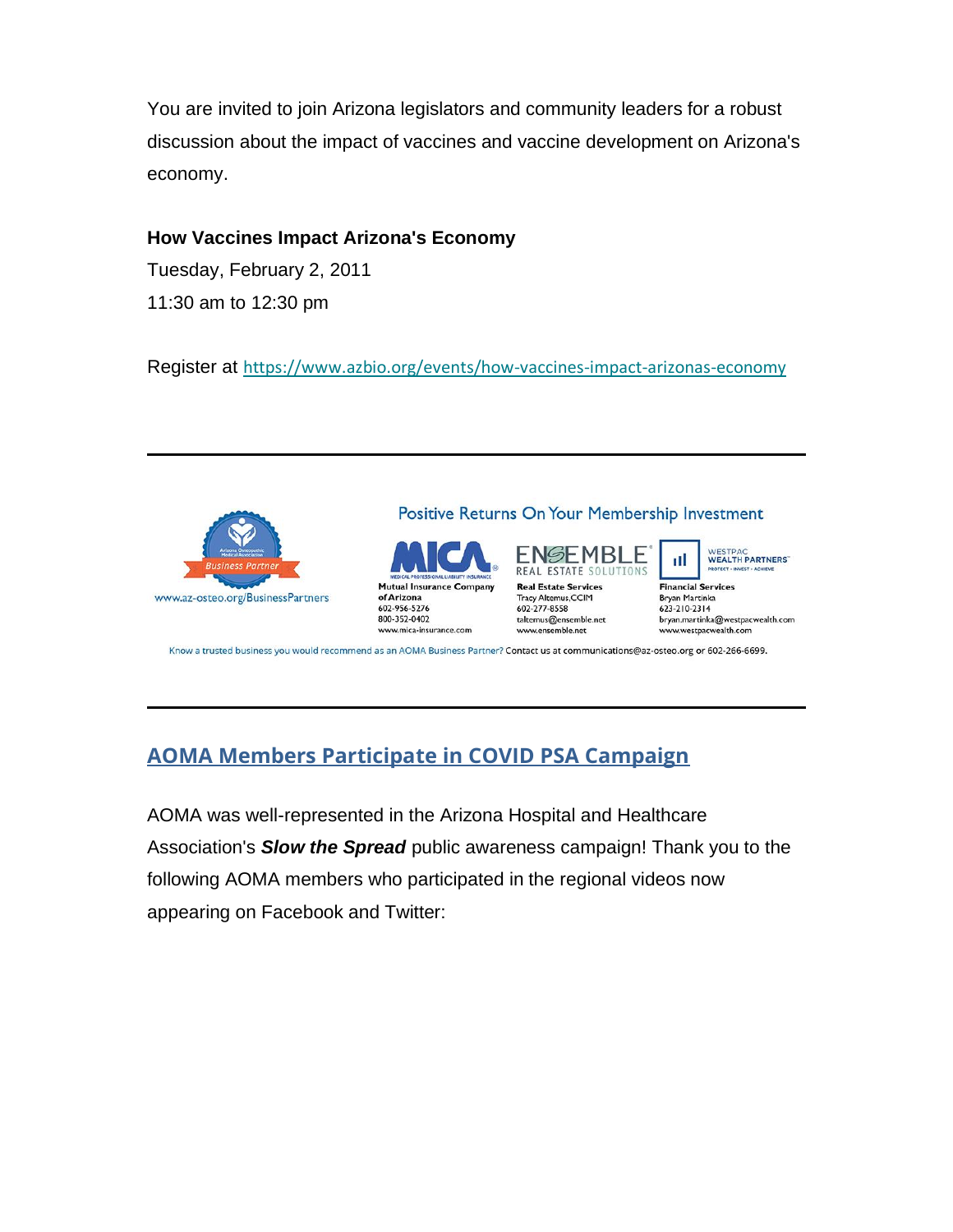Brandon Abbott, DO - Flagstaff Michael Aranda, DO - Prescott Danielle Barnett-Trapp, DO - Phoenix Tasha Harder, DO - Flagstaff Marc Kaplan, DO - Sierra Vista Christopher Labban, DO - Mesa Emily Leider, DO - Flagstaff Michael Lokale, DO - Tucson



Check out the videos and share them with your patients and colleagues! [https://www.azhha.org/slowthespread](https://az-osteo.us7.list-manage.com/track/click?u=dd1fd75649ac066fbe825be67&id=c09bc91812&e=3282d5793c)



## 100th Anniversary Moment

The first osteopathic physicians in Arizona were Washington Conner, DO and David Conner, DO who established their practice in 1898.

<span id="page-6-0"></span>**COVID-19 Vaccine & Allergic Reactions - Second Dose**

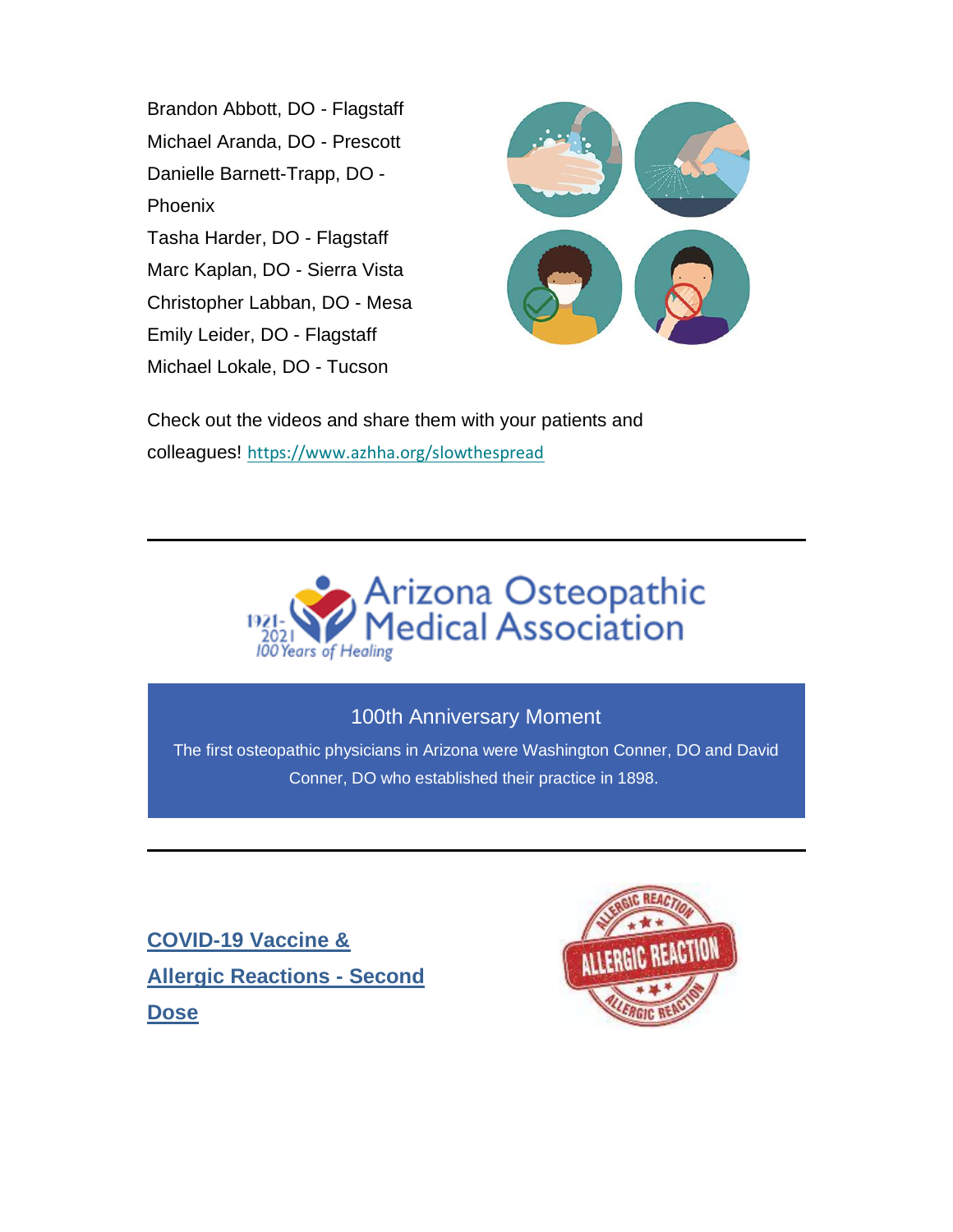It is more common to have an increased immune response (side effects/symptoms) after the 2<sup>nd</sup> dose of COVID-19 vaccine than the first since the body is responding to foreign material that it has already seen. It can be hard to tease out COVID-19 vaccine side effects from acute SARS-CoV-2 infection since both can produce systemic symptoms such as fever, chills, fatigue, myalgia, and arthralgia.

You may get questions about this from individuals who recently received their COVID-19 vaccine. The CDC has a [Post Vaccine Considerations for Healthcare](https://az-osteo.us7.list-manage.com/track/click?u=dd1fd75649ac066fbe825be67&id=c2171d895a&e=3282d5793c)  [Personnel](https://az-osteo.us7.list-manage.com/track/click?u=dd1fd75649ac066fbe825be67&id=c2171d895a&e=3282d5793c) webpage that demonstrates the thought process of considering if a person is just having post-vaccination symptoms or if an infection should be considered.

Highlights include the following:

- About 55–83% of people develop at least one systemic symptom following vaccination.
- Most systemic post-vaccination signs and symptoms are mild to moderate in severity, occur within the first three days of vaccination (the day of vaccination and following two days, with most occurring the day after vaccination), resolve within 1-2 days of onset, and are more frequent and severe following the second dose and among younger persons compared to those who are older (>55 years).
- In contrast, **cough, shortness of breath, rhinorrhea, sore throat, or loss of taste or smell** are **not** consistent with post-vaccination symptoms, and instead may be symptoms of SARS-CoV-2 or another infection.
- If any of these latter symptoms occur after vaccination, SARS-CoV-2 should be considered and evaluated for.
- Also, if systemic symptoms persist longer than is usual after vaccination, another cause should be looked for.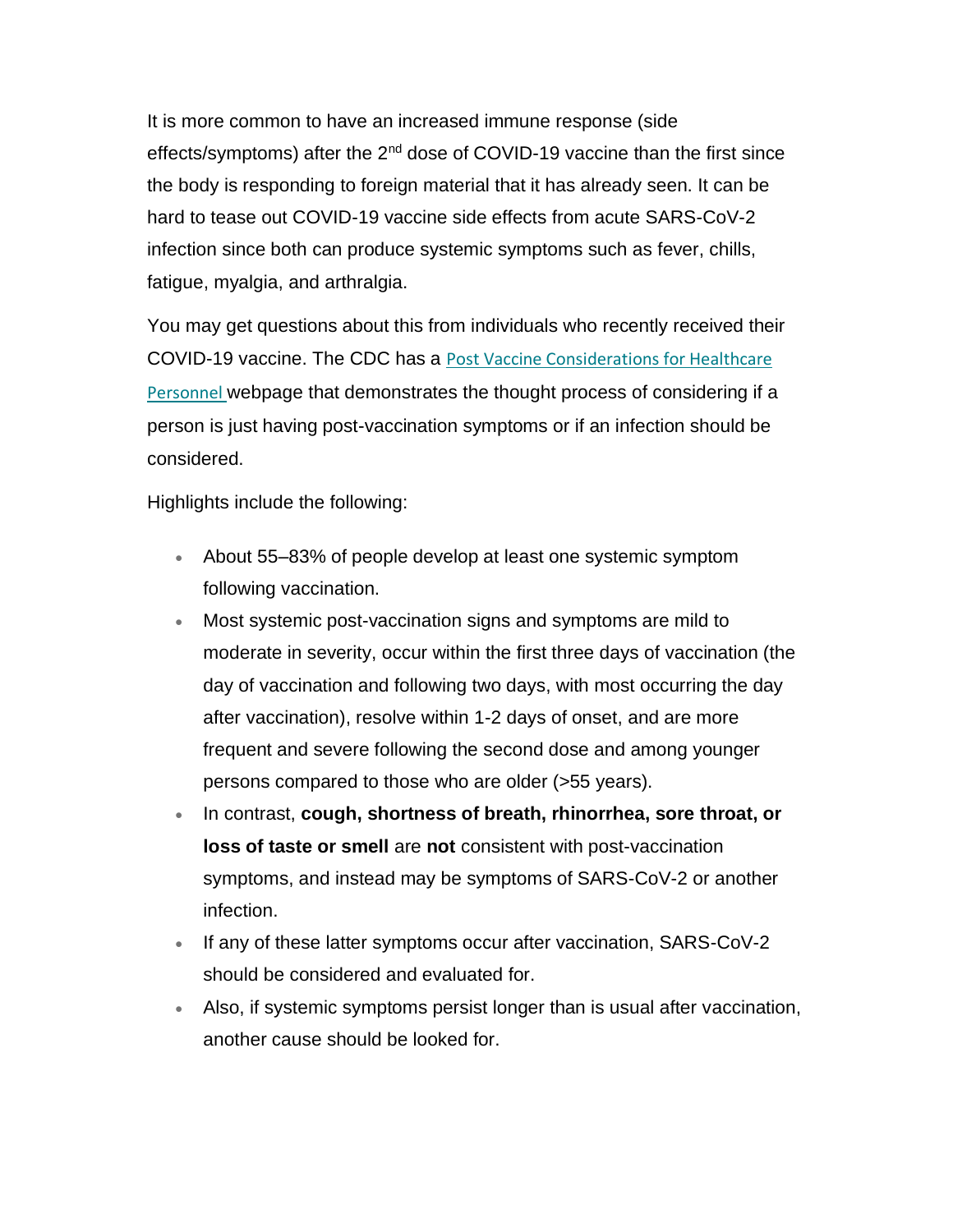• Ultimately, clinical judgement should be used to determine the likelihood of infection versus post-vaccination symptoms and the indicated clinical approach.

For complete information about this CDC update, please refer to the following sources:

- [COVID-19 Vaccines and Allergic Reactions](https://az-osteo.us7.list-manage.com/track/click?u=dd1fd75649ac066fbe825be67&id=459ae881ad&e=3282d5793c)
- [Interim Clinical Considerations for Use of mRNA COVID-19 Vaccines Currently](https://az-osteo.us7.list-manage.com/track/click?u=dd1fd75649ac066fbe825be67&id=ea11669e0b&e=3282d5793c)  [Authorized in the United States](https://az-osteo.us7.list-manage.com/track/click?u=dd1fd75649ac066fbe825be67&id=ea11669e0b&e=3282d5793c)

# <span id="page-8-0"></span>**AOA Research Grants**

Research funding is available to DO and PhD researchers conducting studies that address one of **[four](https://az-osteo.us7.list-manage.com/track/click?u=dd1fd75649ac066fbe825be67&id=f1531eb27b&e=3282d5793c)** RFAs in three overall areas of foci approved by the AOA Board of Trustees:

- OMM/OMT on the Prevention and Management of Musculoskeletal Injuries (\$100,000 maximum)
- Acute/Chronic Pain Management
- The Impact of the Osteopathic Approach on Chronic Disease and Elderly Care
- Osteopathic Manipulative Medicine Observational & Explorative Research Studies

Grants are also available for new investigators, residents and medical students. The application window closes on Monday, February 15 at 11:59 p.m. CT. Funded projects will be announced in June. [Learn more](https://az-osteo.us7.list-manage.com/track/click?u=dd1fd75649ac066fbe825be67&id=20d04cc87c&e=3282d5793c) about these opportunities [here](https://az-osteo.us7.list-manage.com/track/click?u=dd1fd75649ac066fbe825be67&id=dc5163d9be&e=3282d5793c).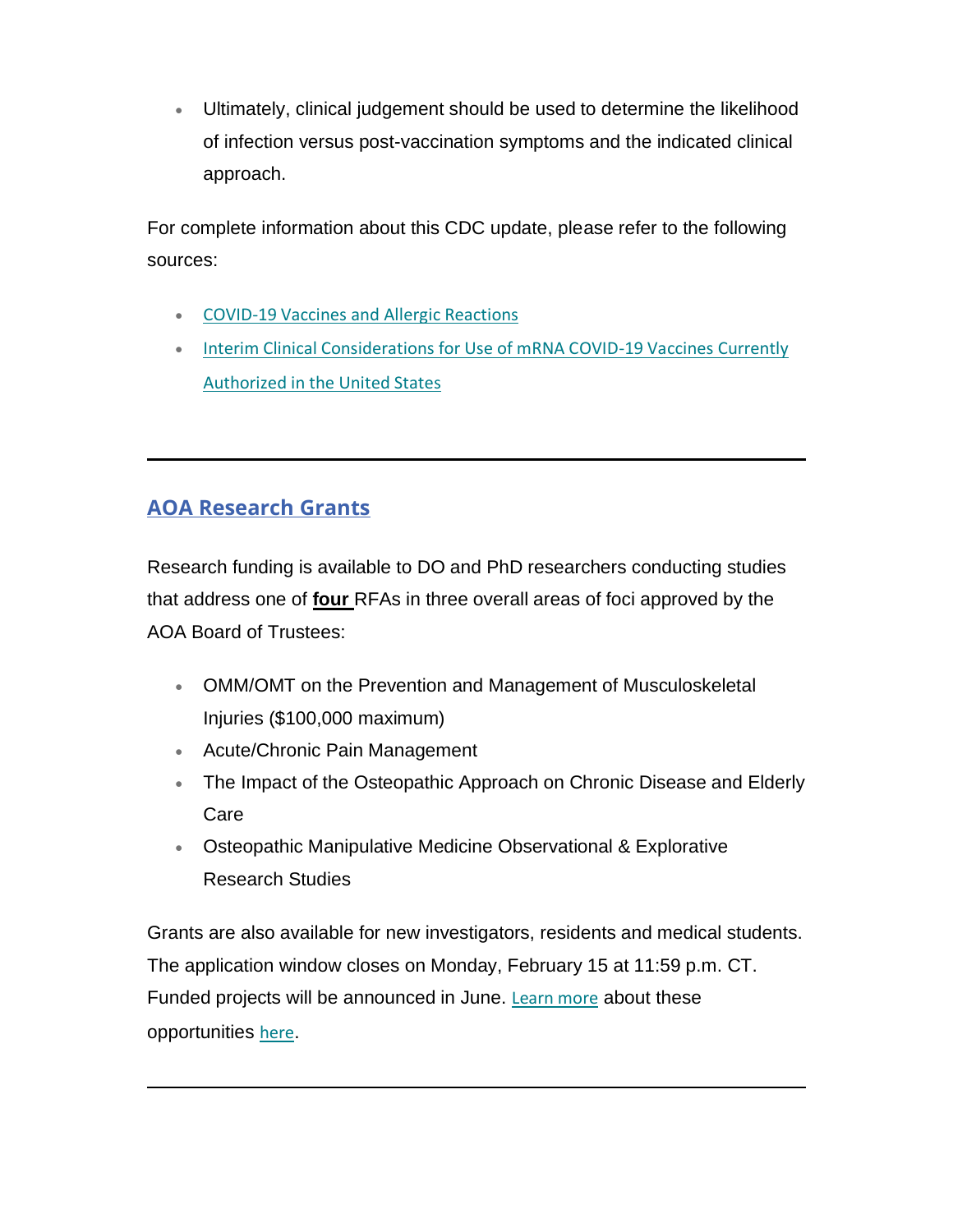## <span id="page-9-0"></span>**AOMA 99th Annual Convention - Virtual Event**

The largest annual medical conference in Arizona is just around the corner. The AOMA 99th Annual Convention will be livestreamed on April 7 -10, 2021 and be available for on demand playback.

This year's Convention theme is *100 Years of Healing*. AOMA designates this activity for a maximum of 37 hours of Category AOA 1-A credits. This activity has been approved for *AMA PRA Category 1 creditsTM*. Application will be submitted for AAFP Prescribed credits. Full agenda is pending.



**Save \$100!** Early registration is now open at [www.az](https://az-osteo.us7.list-manage.com/track/click?u=dd1fd75649ac066fbe825be67&id=742f34307d&e=3282d5793c)[osteo.org/2021Convention](https://az-osteo.us7.list-manage.com/track/click?u=dd1fd75649ac066fbe825be67&id=742f34307d&e=3282d5793c).



## <span id="page-9-1"></span>**2021 E/M Guidelines Webinar**

The Arizona Telemedicine Program is offering a Webinar on the new Evaluation and Management (E/M) Coding Guidelines.

- Understand the 2021 AMA E/M Guidelines including documentation guidelines and maximizing efficiency
- Learn about the duration of the PHE and its effect on the TH payments by CMS and Arizona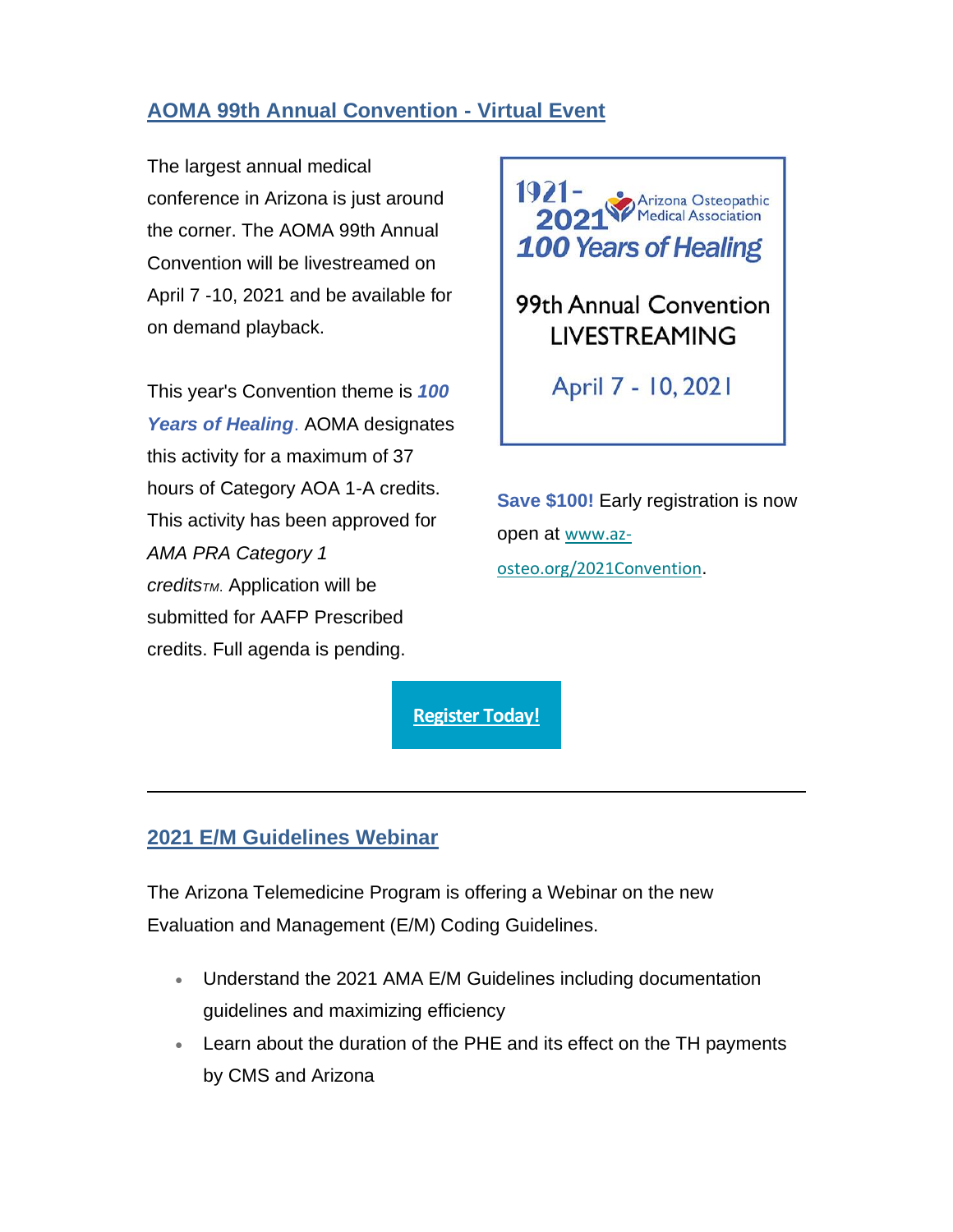• Review possible scenarios for post-PHE

**Update to the 2021 E/M Guidelines** Wednesday, February 3, 2021 12 pm to 2 pm **[Register](https://az-osteo.us7.list-manage.com/track/click?u=dd1fd75649ac066fbe825be67&id=db47492d8f&e=3282d5793c)** 

To view the full calendar of events for the Arizona Telemedicine Program, visit [telemedicine.arizona.edu.](https://az-osteo.us7.list-manage.com/track/click?u=dd1fd75649ac066fbe825be67&id=9804f12dbe&e=3282d5793c)